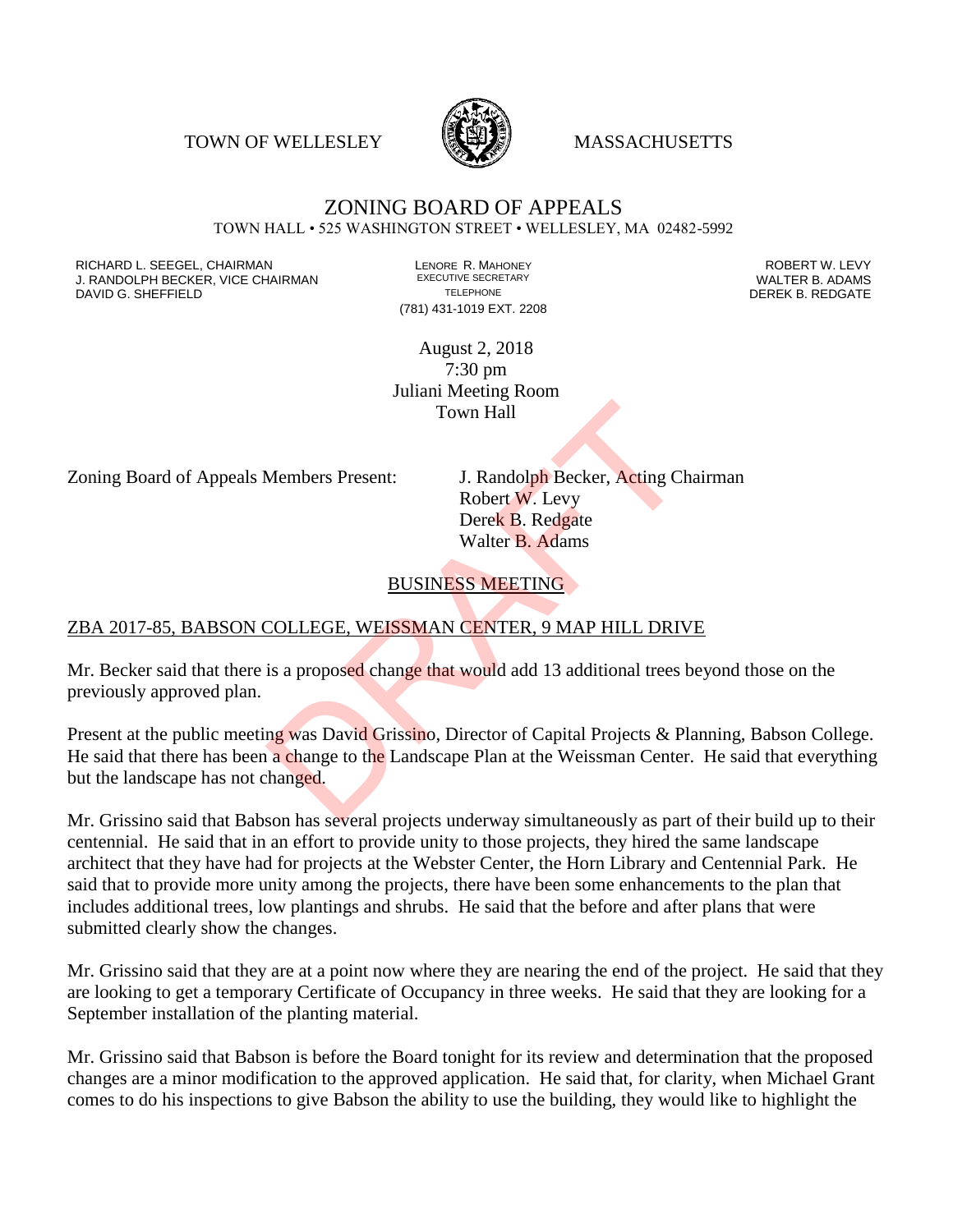fact that all of the plant materials will not be in place in three weeks but will be in place for the final Certificate of Occupancy is issued in September.

Mr. Levy asked for more details about the actual change. Mr. Grissino said that in the previous version there were fewer trees, particularly along the rear and the front. He said that Plan A0.01 shows five additional new trees located along the front and the side. He said that has been enhanced in the new plan where they will now have a total of eight trees in that same area. He said that has been additional planting along the back to provide screening between the Weissman Center and the residence hall. He said that the bigger change will occur at the street edge where there is a much greater variety of drought tolerant plants, as shown on Plan L0.01. He said that the species selection is more consistent with the rest of the campus. Mr. Levy asked if you can tell which trees are additional on the plans. Mr. Grissino said that plans show a combination of the approved and the proposed plans. He said that the change was not just additive but a reconsideration of all of the landscape. Mr. Levy asked if any of the trees on the approved plans will be moved. Mr. Grissino said that some of the trees will be moved to accommodate the fact that there will be more of them and in some cases, a different species. He said that they are still trying to create a canopy edge along the street and provide a buffer. He said that the plans have been intensified in terms of the number of plantings.

Mr. Levy moved and Mr. Redgate seconded the motion that the Board make a determination that the proposed changes are minor modifications that do not require a public hearing and approve the changes. The Board voted unanimously to make a determination that the proposed changes are minor modifications that do not require a public hearing and approve the changes.

## ZBA 2017-63, PETER KATISKARIS, 15 MANOR AVENUE

Present at the public meeting was David Himmelberger, Esq., representing Peter Katiskaris, 15 Manor Avenue. Mr. Himmelberger said that the request is for the Board to make a determination that the extension of a deck that was previously approved at 7 feet by 28 feet can be extended to 14 feet by 28 feet. HE said that the Applicant has gone through wetlands to receive the requisite approval for pushing the deck out another 7 feet, and further that, of the total additional square footage, only 3.5 feet will be into the setback area that was the source of the 1972 zoning relief which called the paper street frontage and thereby required a 30 foot setback instead of a 20 foot side yard setback. He said that they are seeking a determination that it is a minor modification and further approval of that. cases, a different species. He said that they are still tryint<br>
e a buffer. He said that the plans have been intensified in<br>
Redgate seconded the motion that the Board make a deter<br>
or modifications that do not require a p

Mr. Levy confirmed that Rose Street is a paper street. He asked if this property had been the subject of a Building Inspector appeal. Mr. Himmelberger said that when he previously came before the Board, he argued that this was a special permit because the basis for the application and granting of the original variance was no longer operative. He said that if the 1972 application to build this house came forward today, it would not require any zoning relief because Mike Grant would say that it is more than 20 feet from the side yard because Rose Street is impassable and cannot provide frontage. He said that he argued that it was entitled to a Section 6 finding. He said that the Board granted a variance instead. He said that when they went to submit the Building Permit application, the Building Inspector said that because this did not get a special permit/finding, it was subject to Large House Review (LHR). He said that it was on that point that they appealed and argued that the exemption for LHR does not require the actual granting of a special permit or making a Section 6 finding but rather that it only be subject to a Section 6 finding. He said that this Board upheld the appeal. Mr. Levy said that there were two hearings for that, the first hearing being for the variance and the hearing on an appeal. He said that an appeal is not germane to this today. Mr. Himmelberger said that the request is to modify the decision to allow deck to be an extra seven feet deep.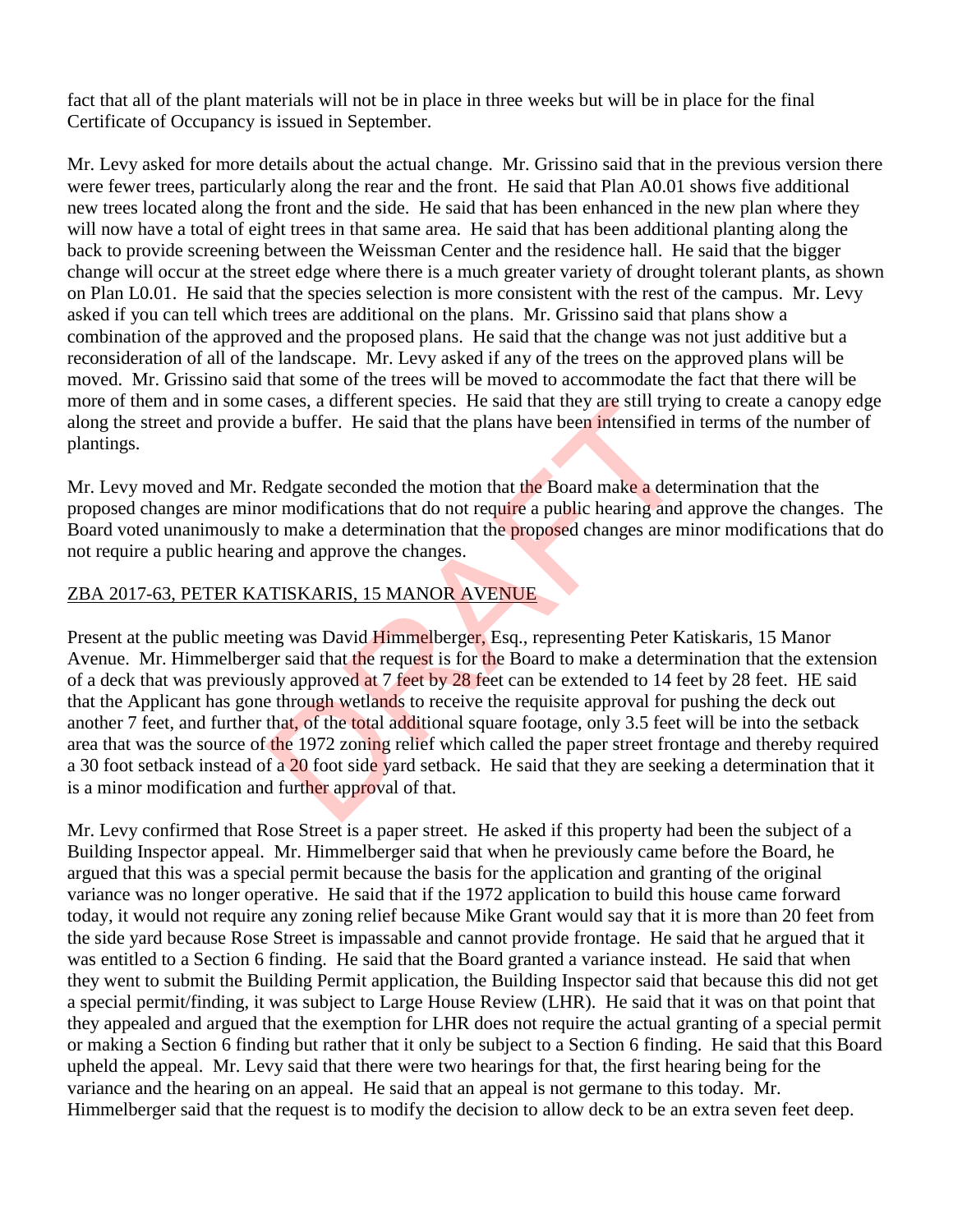Mr. Levy said that he has a plan dated July 2, 2018. He asked what the Board approved. Mr. Himmelberger said that the Board approved the June  $6<sup>th</sup>$  where the deck is seven feet deep. He said that on the July  $2<sup>nd</sup>$  plan, the deck is 14 feet deep. He said that it will still be 28 feet long and the stairs are turned. He said that it will be exactly doubled in size.

Mr. Levy asked whether the basis for granting the variance had been based on the shape of the lot, the topography or the soil condition. Mr. Himmelberger said that the original variance in 1972 granted relief from a 30 foot setback from Rose Street, which the Building Inspector at the time said provided frontage. He said that, of this extended deck, only 3.5 feet will be in the 30 foot setback.

Mr. Levy said that there is an issue with doing this piecemeal and having the deck double in size.

Mr. Becker said that he had been through a similar situation at his vacation home and opted for a 14 foot deck instead of a 7 foot deck. He said that he could consider it to be a minor change. Mr. Redgate agreed.

Mr. Redgate moved and Mr. Levy seconded the motion to make a determination that the proposed changes are minor modifications that do not require a public hearing. The Board voted unanimously to make a determination that the proposed changes are minor modifications that do not require a public hearing.

# ZBA 2018-17, NIELS BOEGHOLM, 2 PLEASANT STREET

There was no one present at the public meeting who wished to speak to this.

# ZBA 2017-95, 285 GROVE STREET LLC, 285 GROVE STREET AKA 45 LONDMEADOW

Present at the public meeting were David Himmelberger, Esq., and David Silverstein, Copper Leaf Development.

Mr. Himmelberger said that the request is for the Board to make a determination that the proposed change to a wall that is no taller than 2.5 feet and associated changes in the grading of the land is a minor modification. He said that a retaining wall that was no taller than 2.5 feet was previously shown in the approved plans that extended from the front right of the house, roughly parallel but in a bit of an arc toward the front driveway. He said that after giving further thought, the Applicant is seeking to modify the wall such that, although it will still come out from the front right corner of the house, it will arc to the side yard. He said that with the associated grading that will be done, there will be no change in the engineering for the runoff. He said that they have a letter from a civil engineer attesting to the fact that the drainage will continue to work as originally designed, namely, with a portion of the drainage going in one direction and a portion going in the opposite direction toward the rain garden. Ir. Levy seconded the motion to make a determination that do not require a public hearing. The Board voted unar<br>oosed changes are minor modifications that do not require<br>EGHOLM, 2 PLEASANT STREET<br>at the public meeting who

Mr. Levy confirmed that this is not jurisdictional because of the Retaining Wall Zoning Bylaw but solely because a Section 6 Finding was needed. He asked if it could be done as a matter of right. Mr. Himmelberger said that he spoke with the Building Inspector, who was inclined to say that the proposed change is insignificant but would be more comfortable if the ZBA would approve it. He said that it has nothing to do with the structure. He said that there was nothing upon which the Board based its decision that in any way was implicated by how the original wall was configured and how the grading was done. He said that there is nothing about this that would in any way contraindicate the wisdom in the earlier decision. Mr. Becker said that it flattens the slopes on the upper portions without changing the slopes on the total wall, which it what makes for no change in the drainage.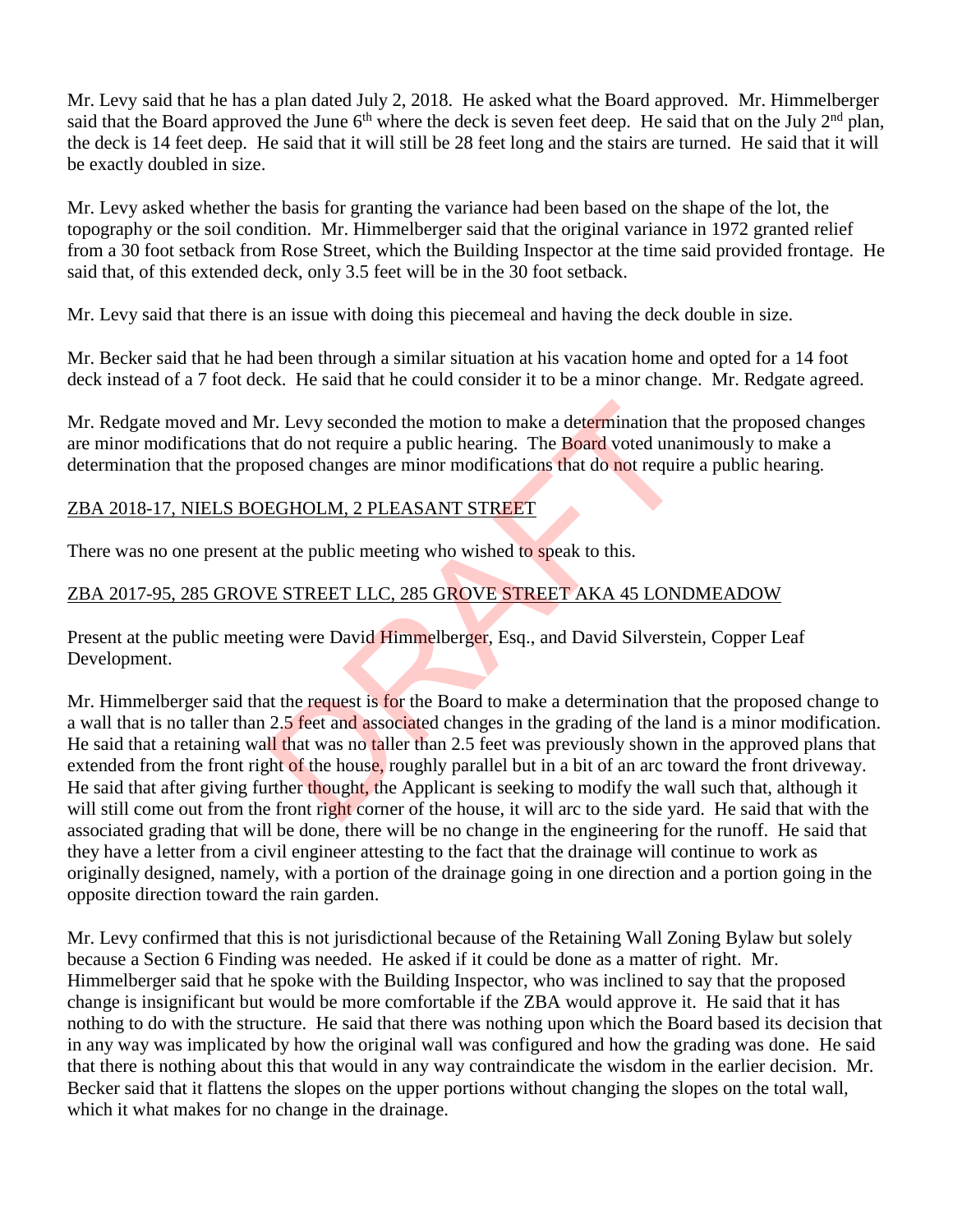Mr. Levy moved and Mr. Redgate seconded the motion to make a determination that the proposed changes are minor modifications that do not require a public hearing and approve it. The Board voted unanimously to make a determination that the proposed changes are minor modifications that do not require a public hearing and grant approval.

### PUBLIC HEARING

### ZBA 2018-53, STEVEN WELLS, 24 CAVANAGH ROAD

Mr. Becker said that at the previous hearing there were two principle issues regarding the air conditioning units that would have required a variance and for which the case was not advertised, and habitable space in the garage and having only one habitable dwelling per lot.

Presenting the case at the hearing were Robert Williamson, Architect, and Erik Rockwood, General Contractor.

Mr. Williamson said that he included a letter with the revisions to the drawings. He said that their first focus was to redesign the garage. He said that they lowered the ridgeline by three feet so that the ridge aligns with the soffit and gutter of the main body of the house. He said that the owner would like to have a utility sink on the first floor at the back right hand corner of the garage so that he can wash his hands when he is working outside. He said that they fully understand that the intent is to not have a bathroom, so they will only have a two inch sanitary line. nearing were Robert Williamson, Architect, and Erik Roc<br>
included a letter with the revisions to the drawings. He<br>
I. He said that they lowered the **ridgeline** by three feet so<br>
main body of the house. He said that the own

Mr. Williamson said that TLAG has been reduced. He said that they kept the design of the shed dormers. He said that the gutters and the roof overhang at the first floor level is best to reduce the impact from the street. He said that having a shed dormer facing the street was the best option for that. He said that they reduced the height of the garage by approximately three feet. He said that they lost six inches of ceiling height.

Mr. Williamson said that the **air** conditioning condensers will be located in a well under the stairs in the rear yard in a conforming location, as shown on Plan A1.1 and on all of the building elevations.

Mr. Adams said that there appeared to be a typo in Mr. Williamson's cover letter where it said that the two condensers are located within the existing side yard in the new set of drawings. He said that the condensers will not be located in the side yard setback.

Mr. Williamson said that he spoke with people in the Planning Department. He said that in the previous design they had shown a TLAG that was just under the 3,600 square foot threshold. He said that they understood that was a requirement so that they would not have to go through Large House Review (LHR). He said that they had a plan to make the second floor of the house a cathedral ceiling, which would cut out 202 square feet of existing TLAG attic space. He said that after speaking with Planning Department staff, they were told that they can go over the 3,600 square foot threshold with an approved ZBA decision. He said that the final TLAG will be 3,789 square feet, including the second floor of the garage. He said that they opted to not tear up the existing ceiling just to comply with the TLAG threshold.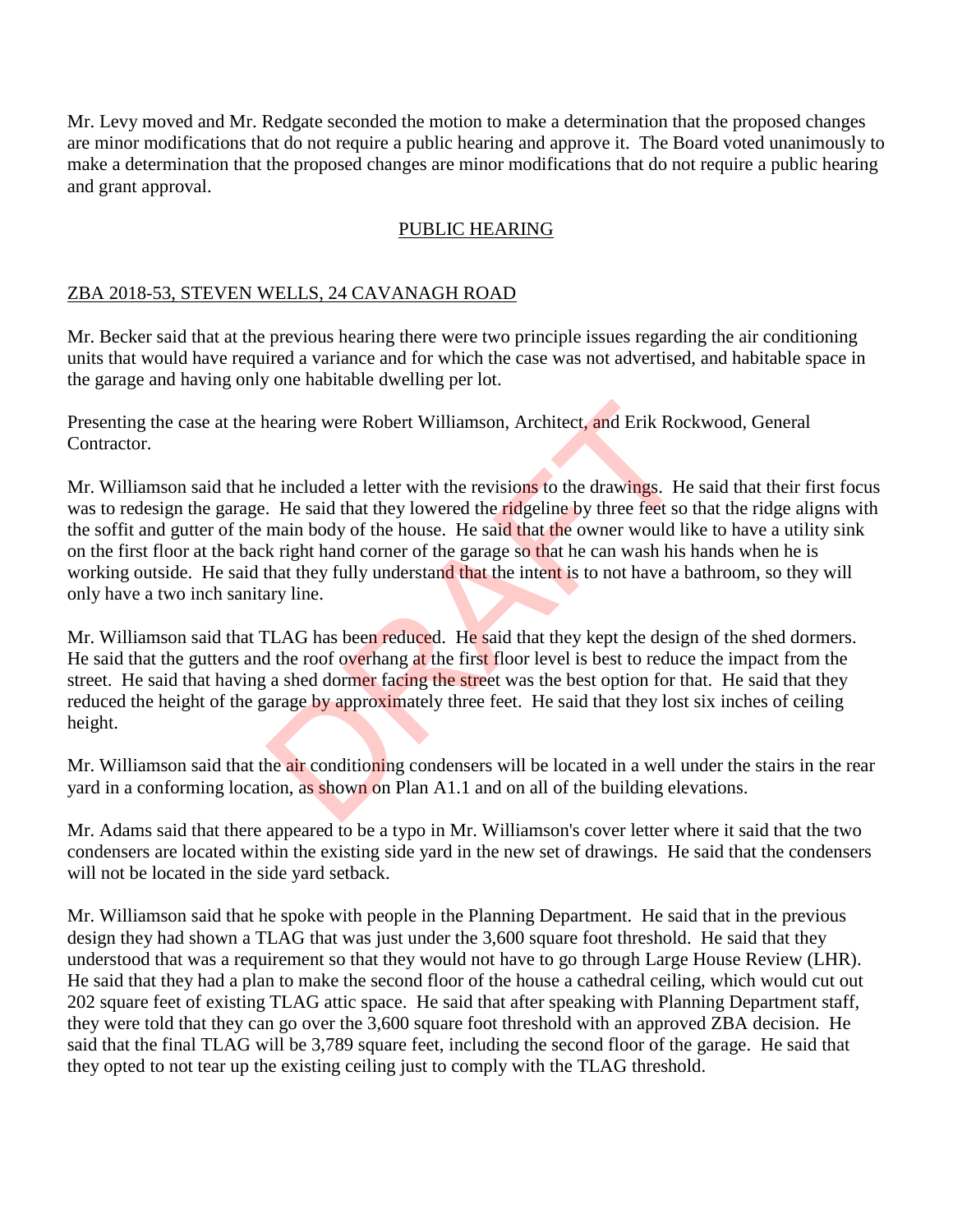Mr. Levy said that a TLAG affidavit requires a signature. Mr. Williamson said that his understanding is that a final Affidavit must be submitted to the Building Department.

Mr. Adams said that there is no stair to the attic. He asked if there will be a pull down stair in the house. He said that although there is no intention to use that space, under the 2017 TLAG Rules, all of that space is counted. Mr. Adams asked if it will be seven feet to the peak. He said that the attic floor is at 181 and the attic roof is at 189, for eight feet.

Mr. Levy asked how much of the second floor of the garage is attributable to TLAG. Mr. Williamson said that it is 380 to 400 square feet. Mr. Levy asked if the space would not be calculated if it was under seven feet. Catherine Johnson, Planning Board, said that it has to be under five feet to not be counted.

Mr. Levy said that the dormer on the garage is a big structure for something so close to the lot line. Mr. Adams said that he agreed. He said that there will also be stairs back there. He said that he still felt that the Applicant is trying to get too much out of it. He said that he did not understand the need for a handwashing sink in the garage. He said that there are three sources of water within a short walk to the house, on the first floor and in the basement. He said that the Board is not prohibiting any kind of an exterior water source.

Mr. Becker asked if there was anyone present at the public hearing who wished to speak to the petition.

Mr. Adams said that Mr. Williamson mentioned in his letter that a revised plot plan that shows the new location of the air conditioning units will be submitted.

Mr. Levy said that he was concerned about the side yard setback for the garage.

Mr. Adams said that the revised plans do not change his concerns about the garage. He said that the eave line did not change. Mr. Williamson said that the ridge changed. Mr. Adams said that it is actually a little less pleasantly proportioned. He said that the Board's concern is that it is a large garage that is taking advantage of what was a pre-exiting nonconforming garage. He said that it was not moved further away from the neighbor's property. He said that it will be too much on the site with respect to the height and the dormers. He said that with the location of the stair and the size of the second floor of the garage, they are trying to put too much on the site. be the said that the poards are stated the single<br>single original the said that there are three sources of water within a short walk<br>He said that the Board is not prohibiting any kind of an<br>was anyone present at the public

Mr. Adams said that the neighbors have had the opportunity to voice any objections. He said that it will be a large structure right next to their back yard. He said that just by having the first floor and the area under the gable with an access, they would have storage space in the garage. He said that this plan is asking for a lot more than that. He said that they will already be enlarging the house substantially. He said that the request for the garage is more than what is reasonable for this site. Mr. Becker agreed. He said that he applauded lowering the ridge as a good step but, given the proximity to the property lines, the exterior stair and the dormers do not respect the shallowness of that distance. Mr. Levy said that it looks like an apartment from the outside. Mr. Adams said that use of the space could be an issue for the neighbors.

Mr. Becker discussed various options for moving forward with the petition. Mr. Levy said that Mr. Williamson should have the opportunity to discuss the options with his clients. Mr. Becker said that the Board would not be comfortable approving the petition based on a design change that it had not seen.

Mr. Levy moved and Mr. Adams seconded the motion to continue the petition to September 13, 2018 at 7 pm. The Board voted unanimously to continue the petition.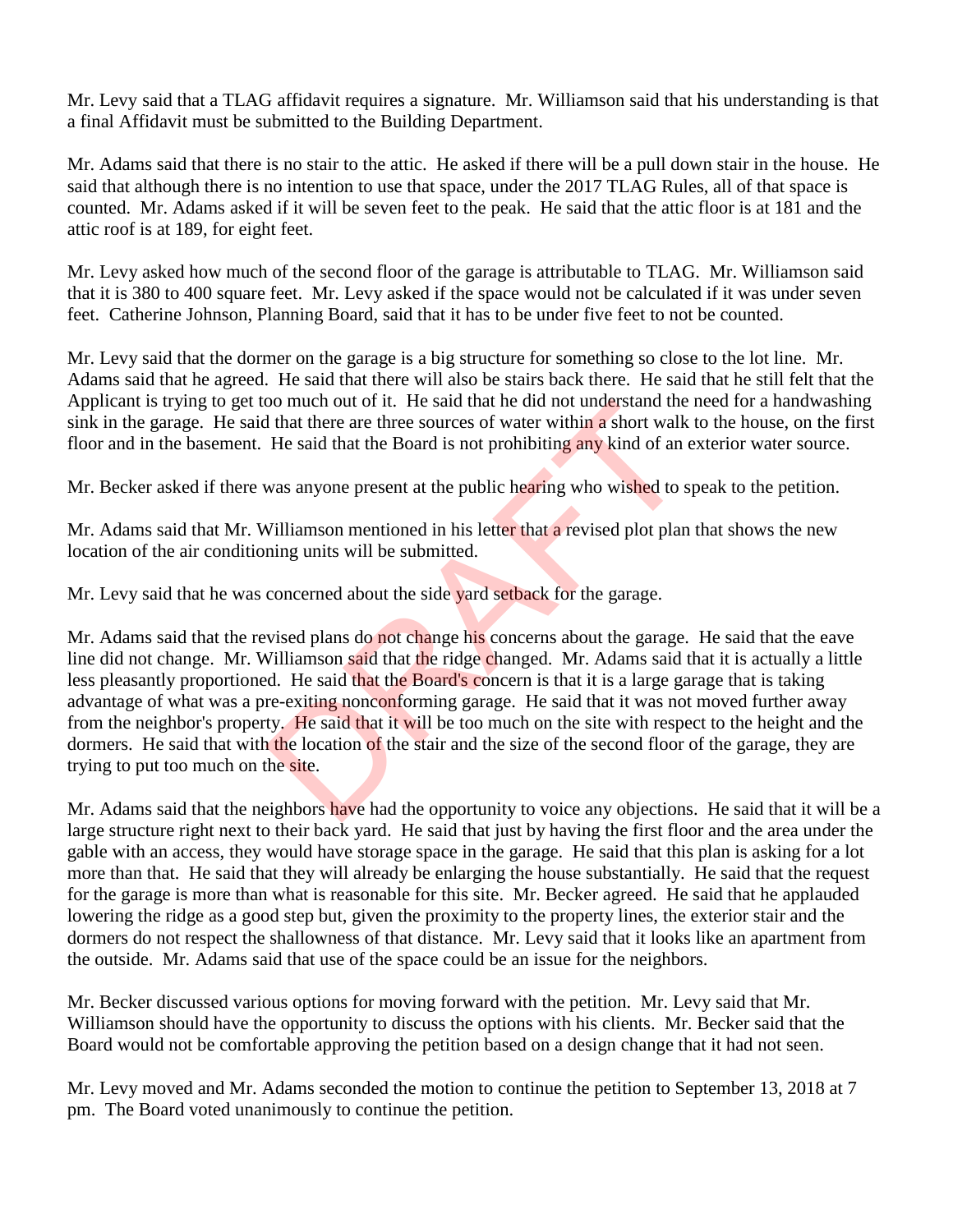### ZBA 2018-47, FENG ZHAO, 15 PLEASANT STREET

Presenting the case at the hearing was Lan Qin. Architect, representing Feng Zhao, the Petitioner.

Ms. Qin thanked the Board for allowing the petition to be continued from the July 12, 2018 hearing. She said that it allowed her client time to think clearly about the best approach for renovation.

Ms. Qin said that the project includes four parts: enclosing the front porch; putting an addition on the second floor over the entrance on the west side; putting an addition on the second floor over the side porch on the east side; and lowering the basement floor about one foot. She said that the renovations will be confined to the existing footprint and the roof ridge will stay the same.

Ms. Qin said that the request is for zoning relief for the existing front porch that encroaches into the setback. She said that enclosing the front porch will not increase the nonconformity. She said that the entry on the west side is located in the setback area. She said that an addition on the second floor over the existing first floor structure will not exacerbate the nonconformity. She said that the lot is 8,000 square feet, which is less than 10,000 square feet which is standard for the district. She asked that the Board consider the request for relief.

Mr. Redgate asked about the front and side setbacks in a 10,000 square foot Single Residence District. Mr. Becker said that they are 30 and 20 feet.

Mr. Becker said that the property is located in a General Residence District, which does not fit in well with the Large House Review (LHR) category. He said that the surrounding zone is 10,000 square feet. He said that if you treat the General Residence District like a 10,000 square foot district. He said that the TLAG is under the trigger for LHR for that district. Mr. Levy confirmed that there are no thresholds for LHR in General Residence Districts. Front porch will not increase the nonconformity. She sases<br>thack area. She said that an addition on the second flocerbate the nonconformity. She said that the lot is 8,000<br>tich is standard for the district. She asked that

Mr. Redgate asked if all of Pleasant Street is in the General Residence District. Mr. Becker said that it is not. He said that the part closest to downtown is and the part towards the Sprague School is not.

Mr. Levy said that even though it is under the TLAG threshold, it is still a lot of house for the neighborhood. Mr. Becker said that it does add significantly but is will only be slightly larger than average by 10 to 15 percent.

Mr. Becker asked if there was anyone present at the public hearing who wished to speak to the petition.

Mr. Becker read the Planning Board recommendation.

Mr. Levy asked if a TLAG Affidavit was submitted. He said that the calculations are shown on Plan A-101 but it is not stamped.

Mr. Redgate confirmed that construction will all be within the footprint of the existing building if you count the porch. He said that there will be no new addition.

Mr. Levy moved and Mr. Redgate seconded the motion that the Board make a finding that the proposed structure shall not be substantially more detrimental to the neighborhood than the existing nonconforming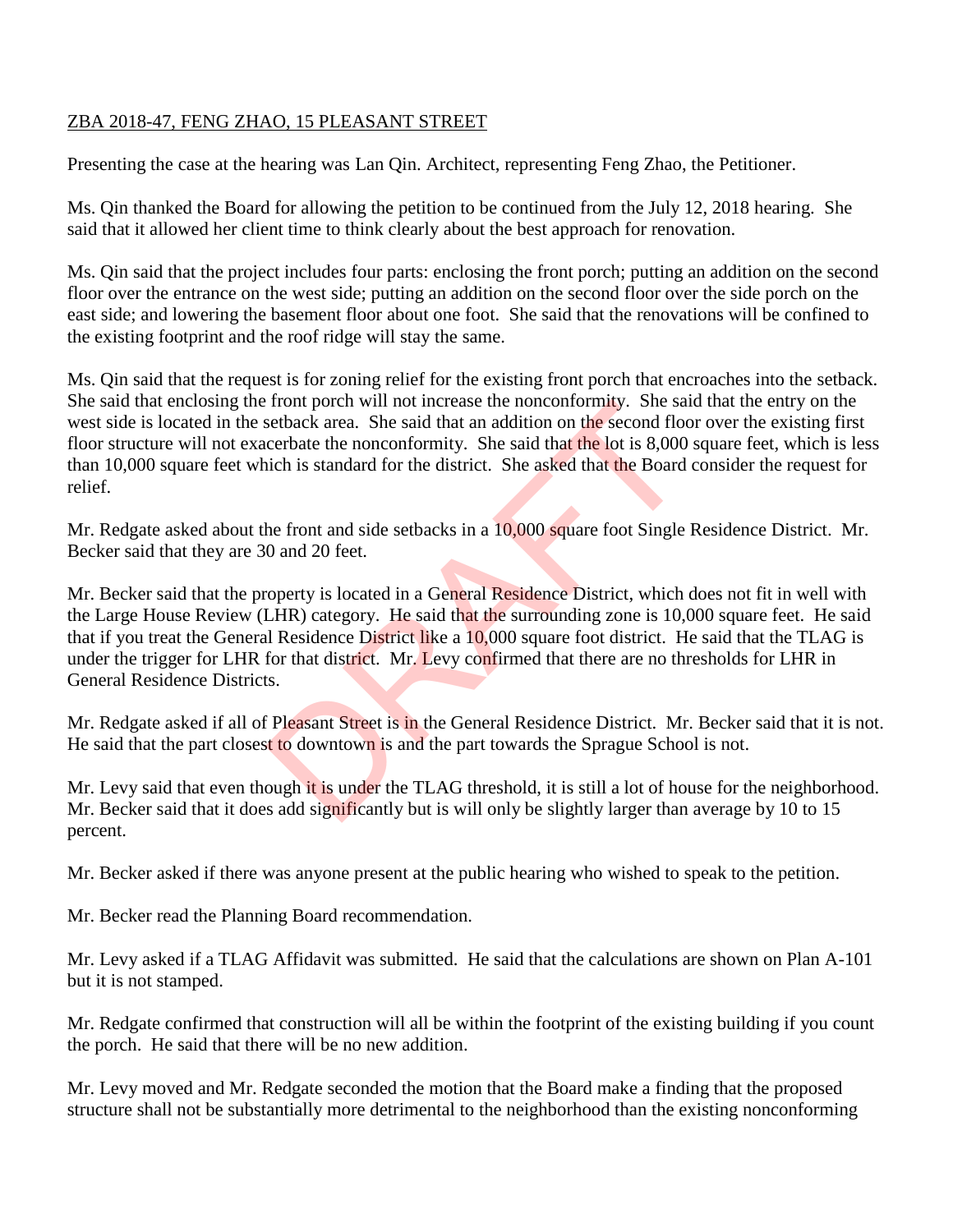structure and approve a special permit, subject to a condition that a TLAG Affidavit that shows a TLAG calculation of less than 2,620 square feet is submitted. The Board voted unanimously to approve a special permit.

# ZBA 2018-56, DEREK & SUSAN WEYCKER, 14 AVON ROAD

Presenting the case at the hearing were Timothy Burke, Architect, Derek and Susan Weycker, the Petitioner.

Mr. Burke said that the Weyckers have lived in their house for 14 years, love the neighborhood and are looking to stay. He said that they asked him to help improve a kitchen that is not up to par.

Mr. Burke said that the existing house is nonconforming with respect to the front yard setback, which is fairly common along Avon Road. He said that the plan is to expand the kitchen where there is a side porch. He said that they would like to wrap the porch around the corner. He said that the porch is currently 11.5 feet from Avon Road and they would not extend it further than that. He said that wrapping the porch on the side will make it symmetrical on the main of the house, improves the curb appeal and what the neighbors see from the street. He said that the Weyckers like to use the porch and it is a great way to engage with their neighbors as they walk down the street. The said that the procedure of the said that the procedure of the would not extend it further than that. He said that we call on the main of the house, improves the curb appeal as at the Weyckers like to use the porch and

Mr. Levy said that in addition to the nonconforming front yard setback, it is also an undersized lot and the left side yard setback is less than required.

Mr. Redgate said that the existing porch 6 feet 6 inches and the width of the addition along the side of the house will be less than 6 feet. Mr. Burke said that they will match the existing porch footprint.

Mr. Becker said that the wrap around portion of the front porch will come out as far as the existing nonconforming front of the porch but will comply on the right side.

Mr. Becker asked if there was anyone present at the public hearing who wished to speak to the petition.

Mr. Becker read the Planning Board recommendation.

Mr. Levy asked if a TLAG had been submitted. Mr. Burke said that he did not have TLAG calculations with him. Mr. Levy said that the Total Living Area is 3,139 square feet. He said that the property is located in a 10,000 square foot Single Residence District. He asked about the size of the addition. Mr. Burke said that they will add 150 square feet on the first floor and 120 square feet on the second floor. Mr. Levy discussed inserting a condition that the TLAG be less than 3,600 square feet. He said that the Assessor's records show a TLA of 3,158 square feet. He said that this would be exempt from Large House Review but TLAG helps the Board to get an understanding about how this fits in with the Town's view of what constitutes a large house.

Mr. moved and Mr. Redgate seconded the motion that the Board find that the proposed structure shall not be substantially more detrimental to the neighborhood than the existing nonconforming structure and approve a special permit, subject to a condition that the post-construction TLAG shall be less than 3,600 square feet. The Board voted unanimously to approve a special permit.

## ZBA 2018-57, NORBERT & RITU ANTHONY, 7 ROBERTS ROAD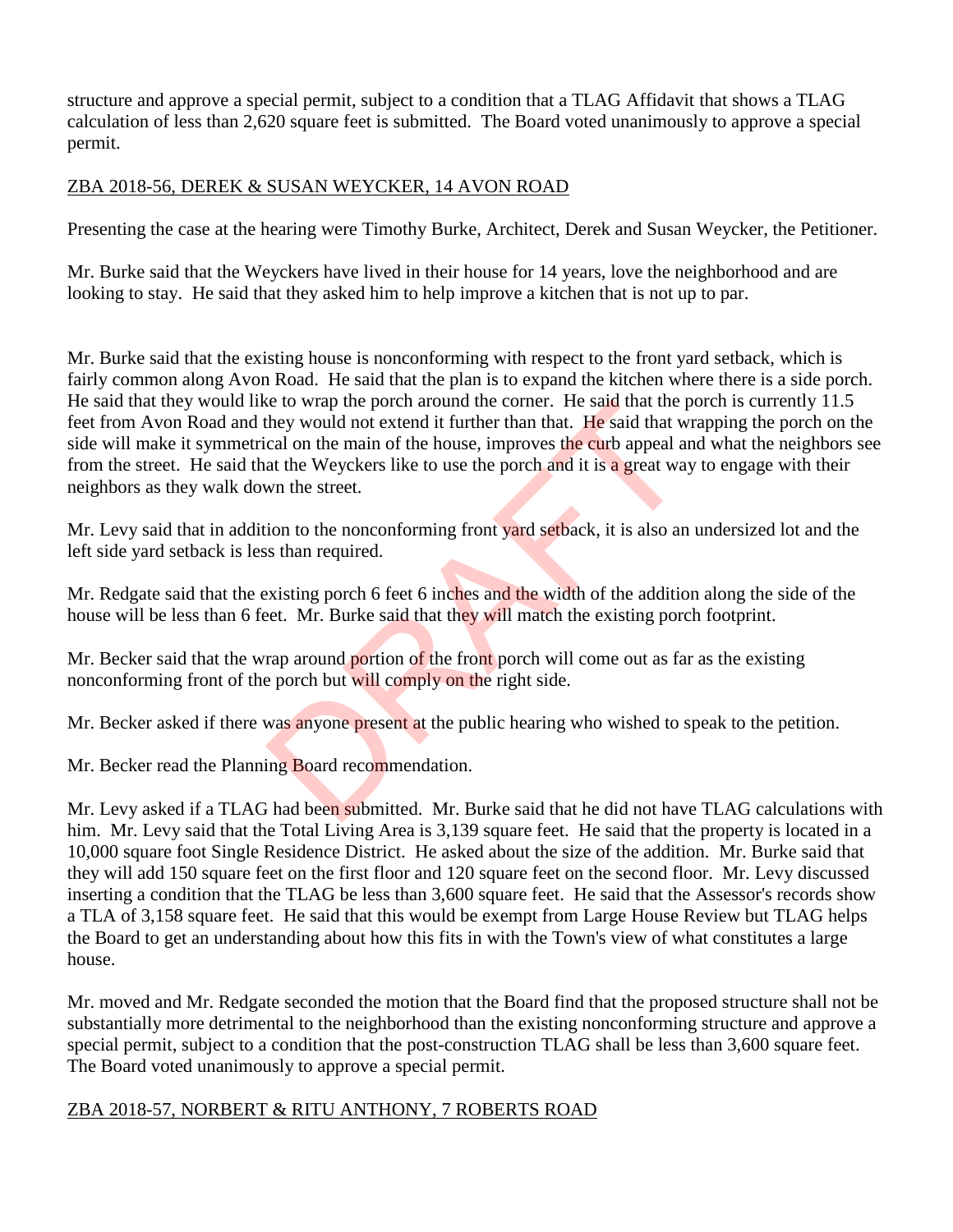Presenting the case at the hearing were Robert Williamson, Architect, Norbert and Ritu Anthony, the Petitioner.

Mr. Williamson said that the request is for a special permit for an addition and renovation to a nonconforming structure with less than required side yard setbacks on the west side. He said that Roberts Road is a cul de sac. He said that he did a similar project at 24 Roberts Road a few years ago.

Mr. Redgate asked about the requested relief. Mr. Williamson said that the relief is to reconstruct an existing one-car garage that does not have a suitable foundation to support the proposed second story addition, as well as an extension of the setback to build an addition behind it. He said that the addition will be partially one and partially two stories. He said that the goal of the project is to provide two more bedrooms and bathrooms for family and guests.

Mr. Williamson said that the lot is good sized and there are no issues with coverage. He said that all work on the east will comply. He said that there is a big back yard and there are no issues with setbacks at the rear. He said that they are proposing a small one-story addition so that the mudroom can function and a portico over the front entrance of the house.

Mr. Becker said that there are three nonconformities, left and right side yard setbacks, and lot size.

Mr. Williamson said that the ridge line of the addition above the one-story garage will not exceed the ridgeline of the existing house. He said that the new space above the existing garage will have positive effect on the front elevation.

Mr. Levy asked about the total TLAG. Mr. Williamson said that the TLAG will be approximately 3,500 square feet, including the attic and the garage.

Mr. Becker asked if there was anyone present at the public hearing who wished to speak to the petition.

Mr. Becker read the Planning Board recommendation. He said that the Planning recommended that the Board insert a condition for plantings along the northwest property line. Mr. Levy asked if any consideration had been given to adding screening. He said that the house at 9 Roberts Road appears to be close to the line. Mr. Anthony said that he has a lot more trees on his property than his neighbors do but he can plant more. He said that they discussed the plans with the neighbors and they were willing to submit a letter of support. the lot is good sized and there are no issues with coverage<br>aid that there is a big back yard and there are no issues w<br>sing a small one-story addition so that the mudroom can<br>the house.<br>are three nonconformities, left and

Mr. Redgate moved and Mr. Levy seconded the motion that the Board make a finding that the proposed structure shall not be substantially more detrimental to the neighborhood than the existing nonconforming structure and approve a special permit. The Board voted unanimously to approve a special permit.

## ZBA 2018-58, STEPHANIE ANDERSON, 24 AVON ROAD

Presenting the case at the hearing were David Himmelberger, Esq., Stephanie Anderson, the Petitioner, and Charles Kraus, Architect.

Mr. Himmelberger said that the request is for a special permit to raze and rebuild an existing nonconforming structure. He said that the only nonconformity that they cannot change is an 8,000 square foot lot. He said that it has a side yard setback of 19 feet, a front yard setback of 22 feet, and a rear yard setback of 9.3 feet.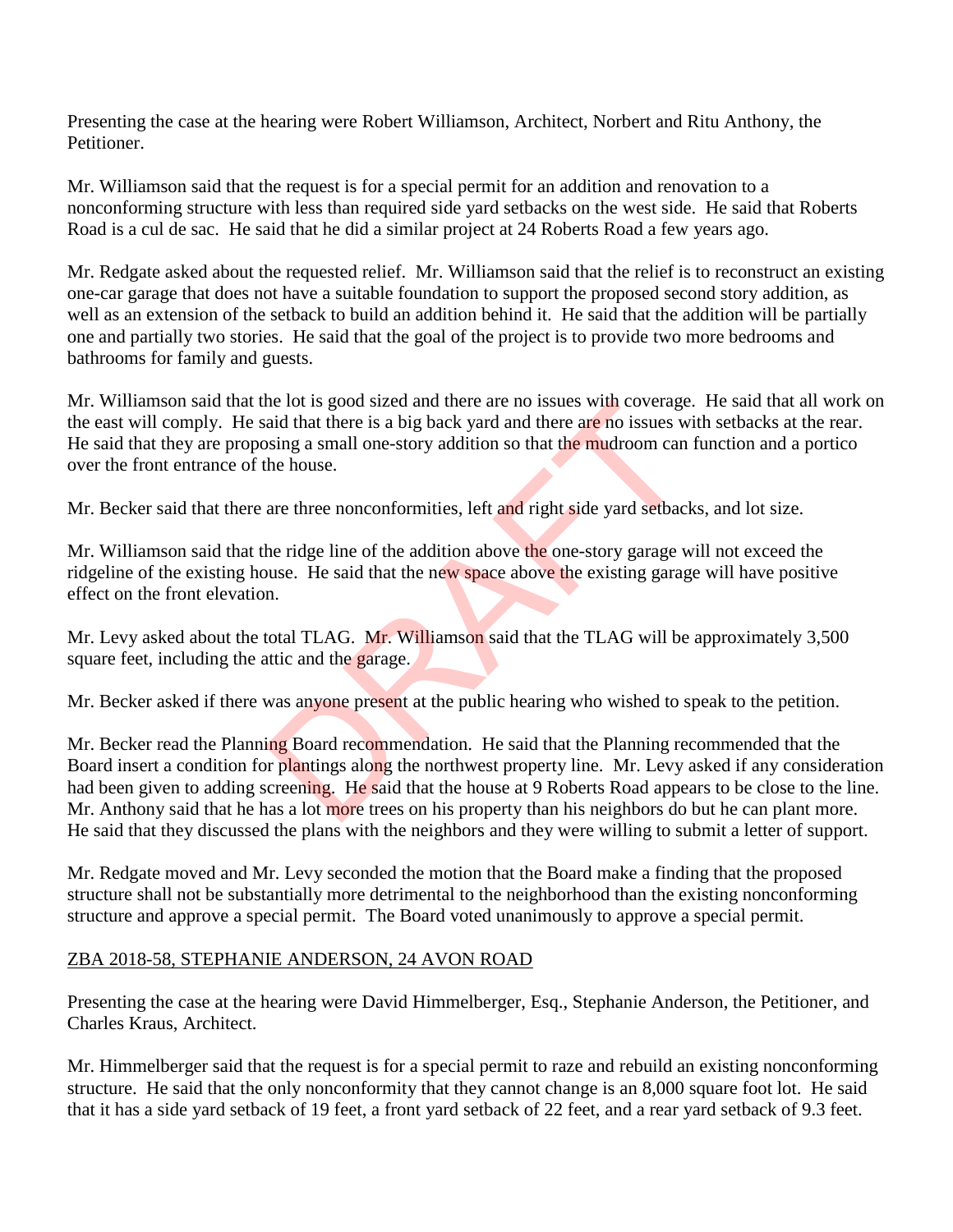He said that the reconstructed house will be fully compliant. He said that the height of the house will present almost identical to the exiting house. He distributed a comparison of the existing and proposed elevations. He said that if this was a conforming lot and they needed to, they would have a basis to seek a variance for topography that drops 28 feet from the front to the rear.

Mr. Himmelberger said that proposed TLAG will be 5,452 square feet. He said that in the main body of the house the two floors total 3,680 square feet. He said that because of the 28 foot drop from front to rear, much of the basement is exposed and therefore, 1,122 square feet is counted in TLAG, as well as 650 square feet in the attic.

Mr. Himmelberger said that this will be a 36 foot by 36 foot structure with a rear projection. He said that the Planning Board made note of the fact that the rear will present at about 40 feet, which is the case today. He said that the abutter at 211 Weston Road is a significant Victorian which is also a substantial building. He said that there is screening proposed at the rear, consisting of 10 foot arbor vitaes that will grow significantly taller. He said that the house will present almost identically to another home at 10 Avon Road.

Ms. Anderson displayed pictures of the existing house and the house that they are hoping to replicate. Mr. Redgate confirmed that the proposed house will be 10 feet wider than the house at 10 Avon Road.

Mr. Himmelberger said that the Planning Board commented about the impervious surface. He said that the Applicant would accept a condition that the driveway be pervious pavers. He said that there are two drywells shown at the rear of the lot. He said that the Applicant would accept a condition that the drywells be sized to accommodate all of the roof runoff.

Mr. Himmelberger said that the house has been through the historical review process and was deemed preferably preserved. He said that if the Board grants a special permit tonight, it will extend and be valid beyond the one-year demo delay period. He said that they will meet with the Historic Commission on September 13, 2018 to request a waiver. He said that being in a delay mode should not be the basis for not granting a special permit. is will present almost identically to another nome at 10.<br>
ictures of the existing house and the house that they are h<br>
e proposed house will be 10 feet wider than the house at a<br>
at the Planning Board commented about the

Mr. Himmelberger said that the Applicant believes that the proposed house will not be substantially more detrimental to the neighborhood than the pre-existing nonconforming structure. He said that they will eliminate three nonconformities on the rear, side and front.

Mr. Himmelberger said that the house at the front will present at about 30 feet. He said that it will be an appropriate size, as evidenced by the beautiful home at 10 Avon Road. He said that the request is for favorable approval.

Mr. Redgate asked if the site naturally slopes as steeply as shown on the plans. He asked if there will be a significant amount of excavation to build the basement level and the garage level. Mr. Kraus said that the site slopes similar to the proposed plans. He said that the grade at the back left corner is the same as the existing. He said that there are a couple of retaining walls behind the existing house that enable the site to drop down. He said that they will use the level at the lowest point for the garage. He said that they will remove the walls and have the site slope continuously. Mr. Redgate said that the turn into the garage looks tight on paper. Mr. Kraus said that the right hand radius could be wider but it will be slightly more than 30 feet from the property line.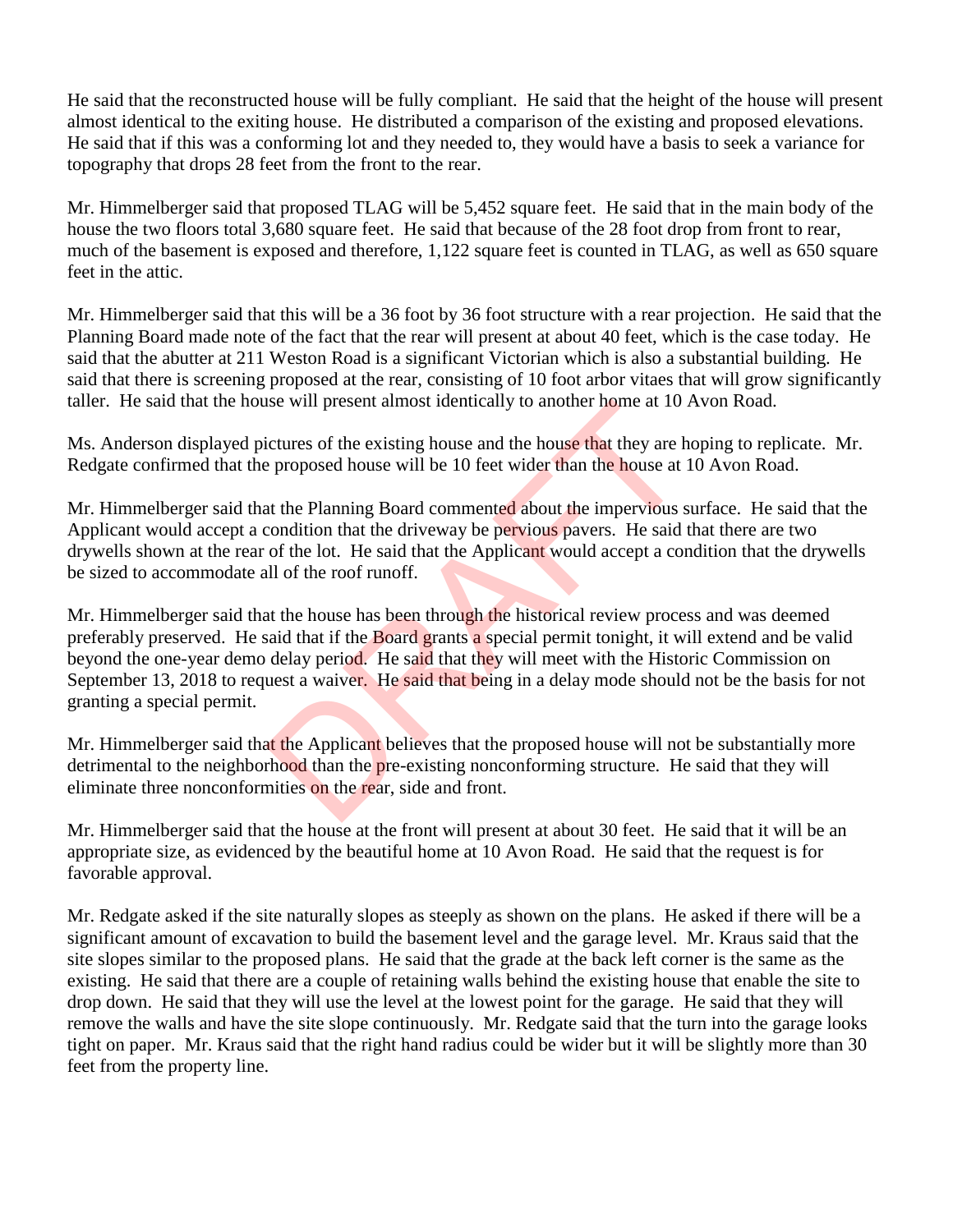Mr. Redgate asked about the calculations for the basement and attic space. Mr. Himmelberger said that without the basement and attic, the TLAG will be 3,680 square feet, which is just slightly over the threshold for the district. He said that because of the steep slope, the basement will be 1,100 plus square feet. He said that the attic will be 650 square feet. He said that the total seems large but from the street the house will look comparable to 10 Avon Road, 30 feet tall and 36 feet wide. Mr. Becker said that he did not see anything on Avon Road comes anywhere near the square footage of total living area. Mr. Himmelberger said that they do not go as far back into the lot as this one does. He said that it will be four feet wider than 10 Avon Road.

Ms. Anderson asked about the Total Living Area. Mr. Becker said that it is different from TLAG but is sometimes the only thing that the Board has to use for comparison. Mr. Kraus said that the garage is included in the TLAG calculation but not in the Assessor's calculations. Mr. Becker said that they have taken the setbacks, horizontally and vertically, are filled them up with house. Ms. Anderson said that they could have gone another five feet on each side.

Ms. Anderson said that they would love to save the house if they could. She said that the bathroom is falling off of the side. She said that she has four children and she chose Wellesley because it is not a land of many mansions. She said that when she went under contract for this in July, the rules had just gone into effect and her understanding was not complete. She said that there are minute changes that some of the architects catch. She said that it is really not an excessive house. She said that it will meet all of the zoning codes. She said that to renovate the house, they would have to put a ten foot addition on both sides, which would cost too much.

Mr. Becker said that the petition before the Board is for a special permit and the standard for granting that is whether the proposed change will be substantially more detrimental to the neighborhood. He said that it is a good thing to conform to the setbacks in the Zoning Bylaw but that does not automatically mean that it will be less detrimental. Mr. Himmelberger said that the standard is not whether it will be more detrimental but whether it will not be substantially more detrimental. He said that it will be a significant home but the question is whether it will be beyond the line at which a home would be substantially more detrimental. He said that that he would argue that this would be far away from that line, based upon 10 Avon Road, how it presents to the street, and how it fits in with the neighborhood. by would love to save the nouse if they could. She said that she has four children and she chose Wellesley because<br>hen she went under contract for this in July, the rules had complete. She said that there are minute change

Mr. Levy said that the proposed house will be 50 percent over TLAG, which is the criteria that Town Meeting determined constitutes a large house. Mr. Becker said that 10 Avon Road has a Total Living Area of 1,948 square feet. He said that doubling that to account for the difference between TLA and TLAG, this will still be 150 percent of that. He questioned how that would not be substantially more detrimental. Mr. Himmelberger said that he would focus on the nonconformities. He said that they have eliminated the nonconformities except for the lot size.

Ms. Anderson said that a good amount of the TLAG is in the basement. Mr. Himmelberger said that the effect on the neighborhood from Avon Road will be benign.

Mr. Becker said that this is a Water Supply Protection District (WSPD). He said that a proposed drywell was shown but there was nothing in the application package that talked about what happens to the runoff. He said that the WSPD bylaw says that runoff should be reinjected to groundwater unless there is some issue with that. Mr. Himmelberger said that the intention is to tie all of the roof runoff to two drywells. Mr. Kraus said that only one drywell is shown on the Plot Plan but two drywells are shown at the rear corners on Landscape Plan L1.1. He said that the Applicant is willing to accept a condition that all of the runoff will be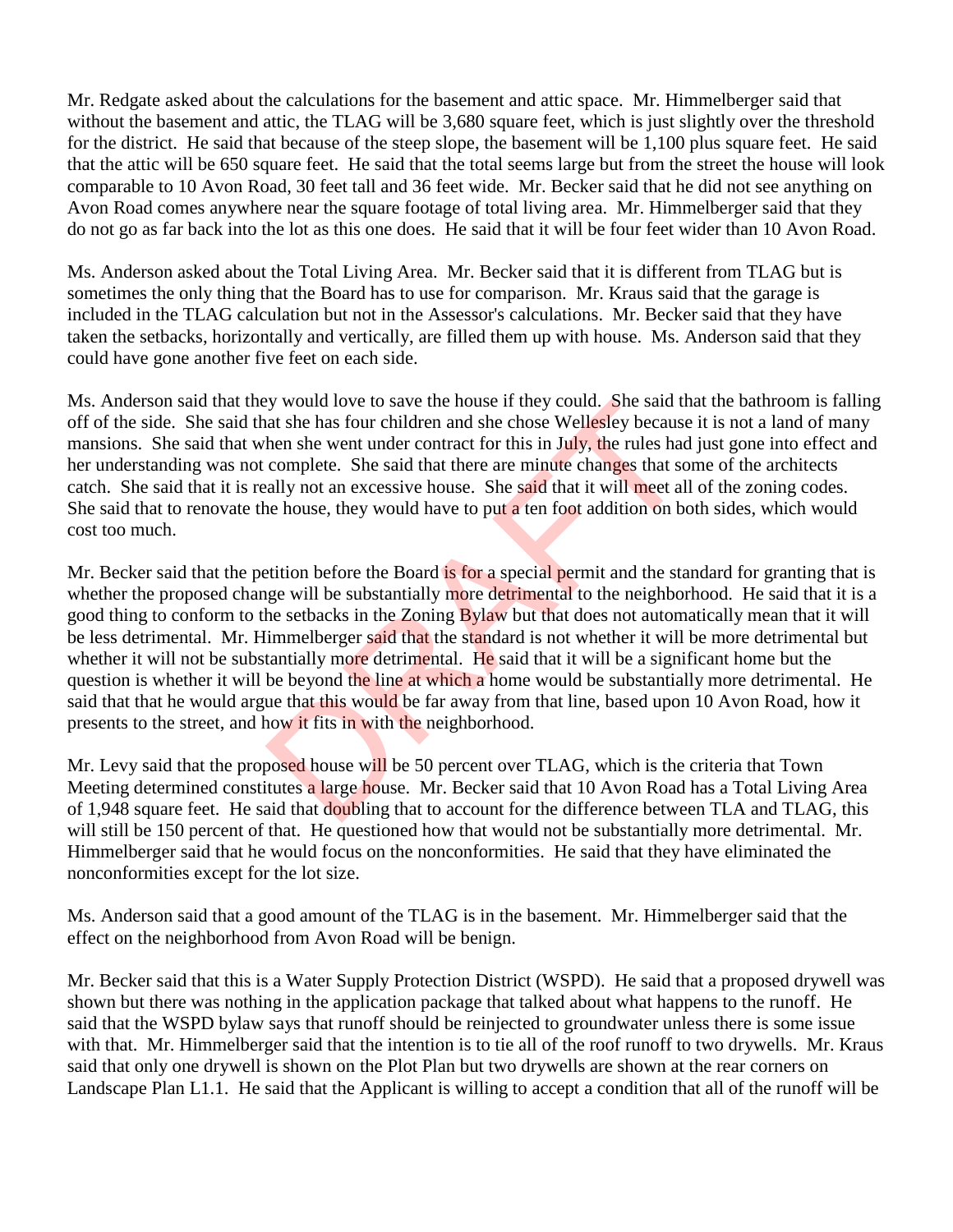tied off to two drywells that are sized to the satisfaction of the Town's Engineering Department. He said that the Applicant would accept a condition that the driveway paving be pervious.

Mr. Levy asked if an analysis of the 500 Foot Rule had been done. Mr. Himmelberger said that the Certified Plot Plan notes that the building at #14 Avon Road is approximately 9.2 feet from the street line. Mr. Levy asked if 14 Avon Road is within 500 feet of 24 Avon Road. Mr. Himmelberger said that 24 Avon Road has a front yard setback of 22.4. He said that 14 Avon Road is two houses down from 24 Avon Road. He said that the lots are 80 feet wide.

Mr. Levy said that there was nothing on the plans that indicated where the air conditioning units will go. Mr. Kraus said that they are shown on the Landscape Plan L1.1 under the deck on the right. Mr. Levy said that the air conditioning units cannot be in the setback area. He said that the Board will not grant relief for the ac units.

Mr. Becker said that the issue is the size of the house. Ms. Anderson said that they do not plan to use the basement for living space. She said that her mother lives with them and would not be able to walk up and down the steps. She said that it is awkward that her lot slopes the way that it does. She said that she did not understand that it would be as awkward as it is when she bought the house. She said that it is a very close neighborhood, which is why they chose it. She said that she wants her mother to be able to get out and walk. She said that the neighborhood is very community oriented. She said that everyone is supportive of this due to the fact that the current house is a blemish on the neighborhood. She said that it will not be substantially more detrimental to the neighborhood. sue is the size of the nouse. Ms. Anderson said that they<br>She said that her mother lives with them and would not<br>hat it is awkward that her lot slopes the **way that** it does.<br>as a wkward as it is when she bought the house.

Mr. Redgate said that if TLAG is going to be exceeded, it is better if the space that causes the substantial increase in square footage is subterranean. He said that his opinion changed from prior to hearing when he looked at the proposed home is relation to other elevations along Avon Road, including 10 Avon Road, which seems very similar to this house. He said that the proposed house seems to be a premium architectural home with respect to windows, finishes and appearance. He said that he has adjusted his opinion. He said he is not as swayed by the numbers that are presented but is more swayed about the actual appearance of the house from the street.

Mr. Levy asked about the intent for the attic. He said that a bathroom is shown on the plans. Ms. Anderson said that she was hoping to use that space for her boys who will be going to college. Mr. Kraus said that they could avoid the TLAG calculation for the attic by raising the second floor ceiling joist or lowering the pitch of the roof. He said that lowering the pitch of the roof would not be in keeping with the neighborhood. Ms. Anderson said that older houses had higher pitches. She said that they were trying to replicate 10 Avon Road, which has a higher roof pitch. She said that they looked at alternative roof shapes so that they would not have to go as high. She said that a square roof is almost indicative of the neighborhood.

Mr. Becker said that the height of the proposed house from average existing grade will be slightly less than 36 feet.

Mr. Becker said that he recognized Mr. Redgate's change of heart and heard Mr. Himmelberger's argument about the width and how it looks in comparison to other houses in the neighborhood. He said that the TLAG requirement was done for a reason. He said that recognizing the 24 Avon Road will look like 10 Avon Road, it does not sit next to its neighbor the way that 10 Avon Road does. He said that the house next door on the right hand side is at a lower elevation and will look dwarfed by this house. Mr. Himmelberger said that he did not believe that it will look dwarfed when you look at the streetscape. Mr. Becker said that people will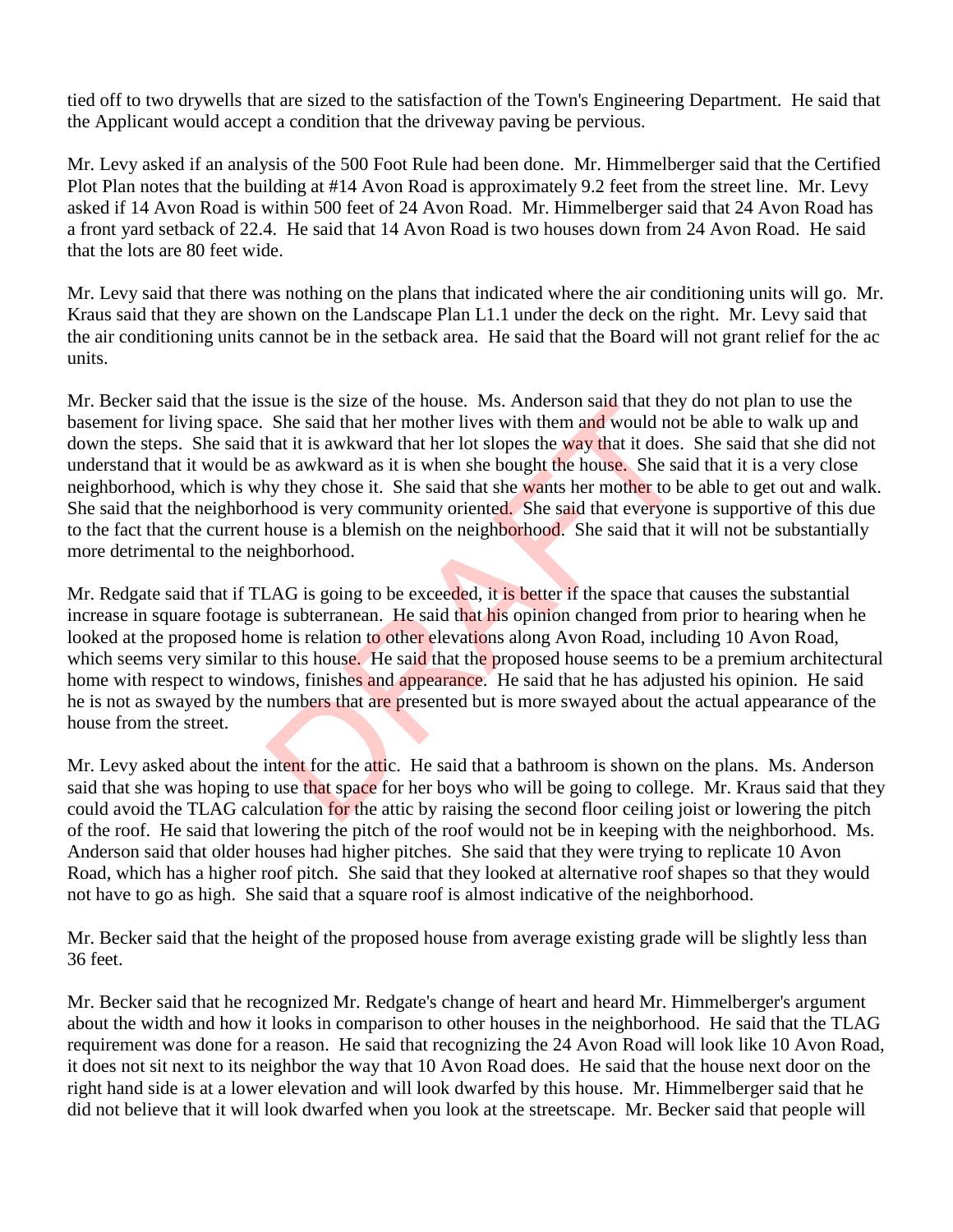see it from more than just front on. Mr. Himmelberger said that TLAG is not a bar or ceiling but is a trigger for review. He said that if there can be additional conditions that the Board might want to impose as a Planning Board might in terms of screening or something like that. Mr. Becker said that the Board has granted special permits for TLAGs in excess of the trigger, some of them significantly larger, but he could not recall seeing one that is this much beyond at three or four times. Mr. Himmelberger said that the Board has granted special permits for TLAG that is significantly larger than the trigger. He said that it is just a trigger for review and is not pejorative. Mr. Becker said that the action that the Applicant is requesting, short circuits that process. Mr. Himmelberger said that they did not create the fact that LHR is specifically exempted from the special permit process. He said that he was part of the Town Meeting process where it was deemed that this Board could exercise its judgment for those areas that are traditionally otherwise covered under LHR such as circulation, lighting, screening and landscaping. He said that this project does a good job to address those issues. He said that he did not think that this would be a dead on arrival project before the Planning Board. Mr. Redgate said that it might be useful to look at examples of conforming lots that went through LHR that were significant to this level. Ms. Anderson said that it is hard to understand unless you walk the lot. She said that there is an eight to nine foot drop with a foundation wall. She said that if they would fill in the basement and have it be all first floor if they could. She said that the basement is almost a hardship in this case. Mr. Levy said that it is usable space. He said that there will be a bedroom down there. Ms. Anderson said that it will not be usable for anyone who is elderly. She said that Wellesley's Zoning changes were about stopping development just for the sake of development and big mansions. She said that she is trying to do something for her mother. Mr. Levy said that there is also a full bathroom, a walk in closet and a mudroom in the basement. Mr. Himmelberger said that you cannot come directly into the first floor at the back of the house because it is in the air. he said that there is an eight to nine foot drop with a found<br>sement and have it be all first floor if they could. She said<br>asse. Mr. Levy said that it is usable space. He said that th<br>is and that it will not be usable for

Mr. Levy said that the standard of review is whether the proposed structure will be substantially more detrimental to the neighborhood than the existing nonconformities. He said that the Board looks at the LHR bylaw. He said that the Town has determined that anything over a certain square footage is a large house. He said that just because it is large does not mean that it is substantially more detrimental but the two fit together in some way.

Ms. Anderson said that there was a house built on a 4,500 square foot lot. She said that the Board ruled that it was a hardship because the lot would have no commercial value. Mr. Levy said that it was probably a variance. He said that this Board looks at every petition individually.

Mr. Himmelberger said that if you look to LHR, there are six criteria. He discussed how this petition meets the criteria.

Mr. Becker said that when you compare the numbers, they are not even close. He said that if this was built, it would be the most intense use of land on this street by a factor of three. He said that the proposal is to fill up a lot that is undersized to start with. He said that they will not exceed lot coverage. Mr. Becker said that the bylaw was predicated on these being 10,000 square foot lots. Mr. Himmelberger said that it is a percentage basis, so it already takes into account that it is an 8,000 square foot lot. He said that there is a pro-rata aspect to the lot coverage built in. He said that the Zoning Bylaw says it is not unreasonable. Mr. Becker said that the logical extension of that is that every lot in Wellesley can be built out to the setbacks and be built to the 36 foot height. Mr. Himmelberger said that lot coverage goes to how much of the lot is being used and this is within the permissible amount for that. Mr. Becker said that does not talk about use/living area. Mr. Himmelberger said that when talking about living area it concerns what is seen. He said that there is a significant drop off at the rear which causes them to include 1,100 square feet in the basement. He said that it is a seamless look as you are going down the street, which should count for something.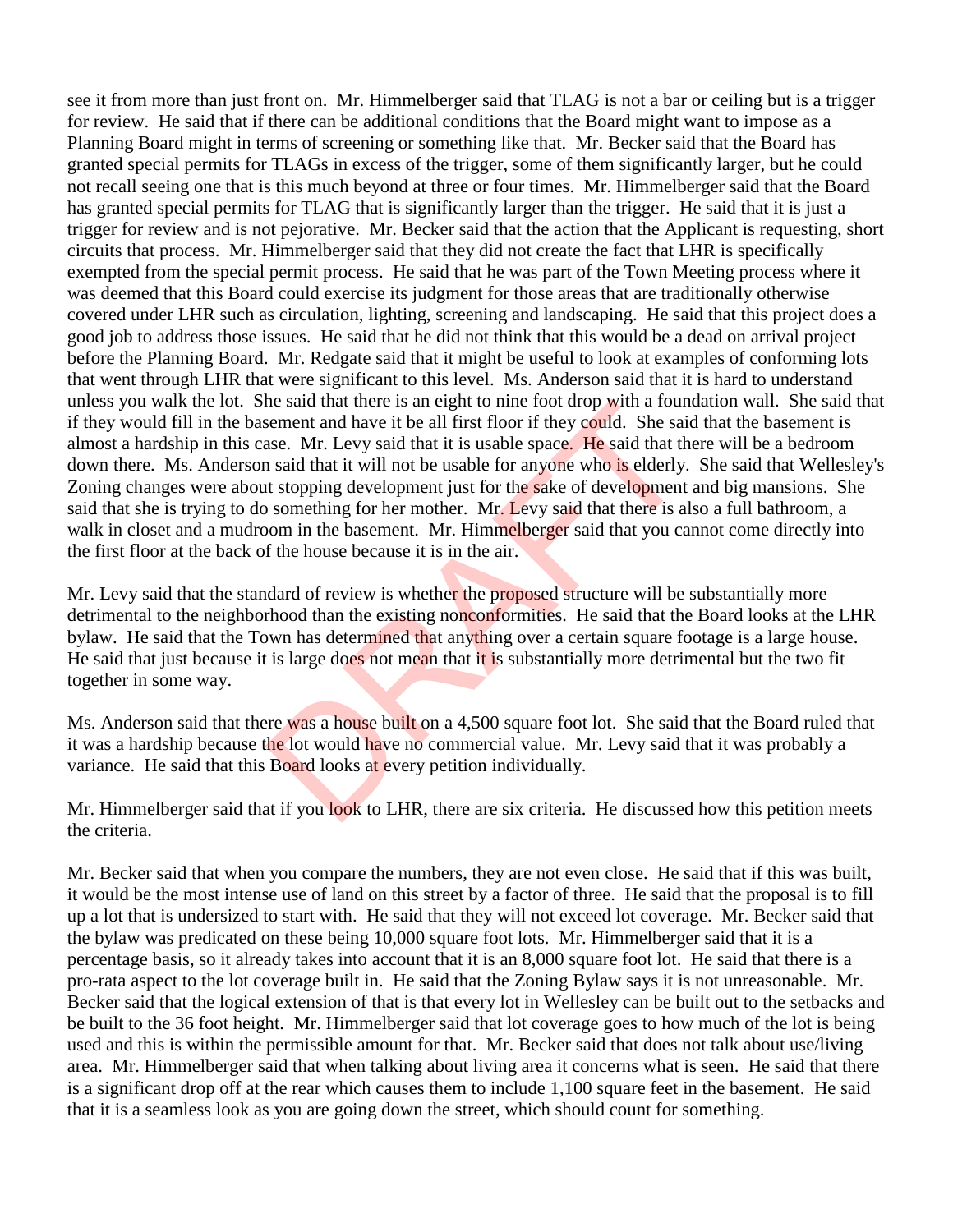Mr. Redgate said that it would be interesting to see what a 5,400 square foot house would look like on a flat 8,000 square foot lot. He said that the appearance would be massive. He asked if it would be possible for the Applicant to come up with some sort of plan that showed the comparison.

Mr. Becker said that 89 Russell Road is located at Morses Pond on a very steep lot. He said that from the road it looks like a single story. He said that all of the building was below that.

Ms. Anderson said that the house would look enormous if all of the living space was on two floors. Mr. Kraus said that the nature of this lot is that they have to include 56 percent of the basement in the TLAG calculation in addition to the garage and attic.

Mr. Levy asked Victor Panak, Assistant Planning Director, for LHR projects, what is the range of percentage above the allowable area that has been granted in a 10,000 square foot district. He asked if 150 percent is allowed. Mr. Panak said that does happen. He said that this would be largest the TLAG in a 10,000 square foot district that the Planning Board has seen at least in the past year. He said that all of the ones that were in the 5,000 square foot range for TLAG were on lots around 11,000 square feet and one around 16,000 square feet. He said that this would be the highest over the past year.

Mr. Himmelberger said that there are plenty of situations on larger lots where the TLAG is more than double the trigger. Mr. Panak said that the lots are oversized in a lot of those cases. Mr. Redgate asked if 14,000 square foot houses are coming before the Planning Board for LHR. Mr. Panak said that they are. He said that they are on 40,000 square foot lots in 20,000 square foot districts.

Mr. Becker discussed the process with 89 Russell Road when the Board said that the house was too big and asked the Applicant how they would fix it. He said that it was a unique site. He asked how the Applicant for 24 Avon Road would go about reducing the TLAG if the Board said that it was too high. Mr. Kraus said that it would be very difficult because they have the attic to deal and do not want to lower the pitch of the roof. He said that it would not look right in the context of the neighborhood. He said that the lot is narrow but they will comply with the side yard setbacks. He said that 36 feet is not a wide house. He said that it is a questions of trying to squeeze what they have with the same spaces. He said that the basement is what it is without filling the site up with retaining walls. He said that LHR does not look at the grade the same way that the Zoning bylaw does. He said that they would not have to count the basement if they filled up the site and built retaining walls. He said that those are the kinds of things that they would have to look at. Mr. Himmelberger said that if it is just the number that is being chased, the way that the height has been minimized is by raising p the second floor ceilings on a traditional gable house down the center hallway, going up two to three feet to take out attic space. He said that 89 Russell Road exposed a portion of the lower level to make it a covered patio so that it did not count in the calculations. He said that they took a dormer out of the garage area. Mr. Becker said that they had a narrow house with glass on one side that overlooked the pond. He said that they had a cathedral ceiling, so they were essentially missing a floor that counted toward TLAG but you could not stand on that floor space. Mr. Himmelberger said that the actual volume did not go away. Ms. Anderson said that will not change the look at the street. She said that she has been trying hard to go between the Historical Commission and the Zoning Board. Mr. Becker said that the TLAG requirements do not talk about how it looks from the street. Ms. Anderson said that TLAG does not apply here. She said that Zoning Laws are to protect the community. She said that the proposal is to take down a natural hazard in the neighborhood that no one wants. She said that other developers are buying up property and working to avoid the Demolition Bylaw by renting their houses for a year to wait for demo delay to expire rather than go through the process. She said that the Board should want Wellesley to be a nat does nappen. He said that this would be largest the 1<br>ng Board has seen at least in the past year. He said that a<br>for TLAG were on lots around 11,000 square feet and c<br>ld be the highest over the past year.<br>at there are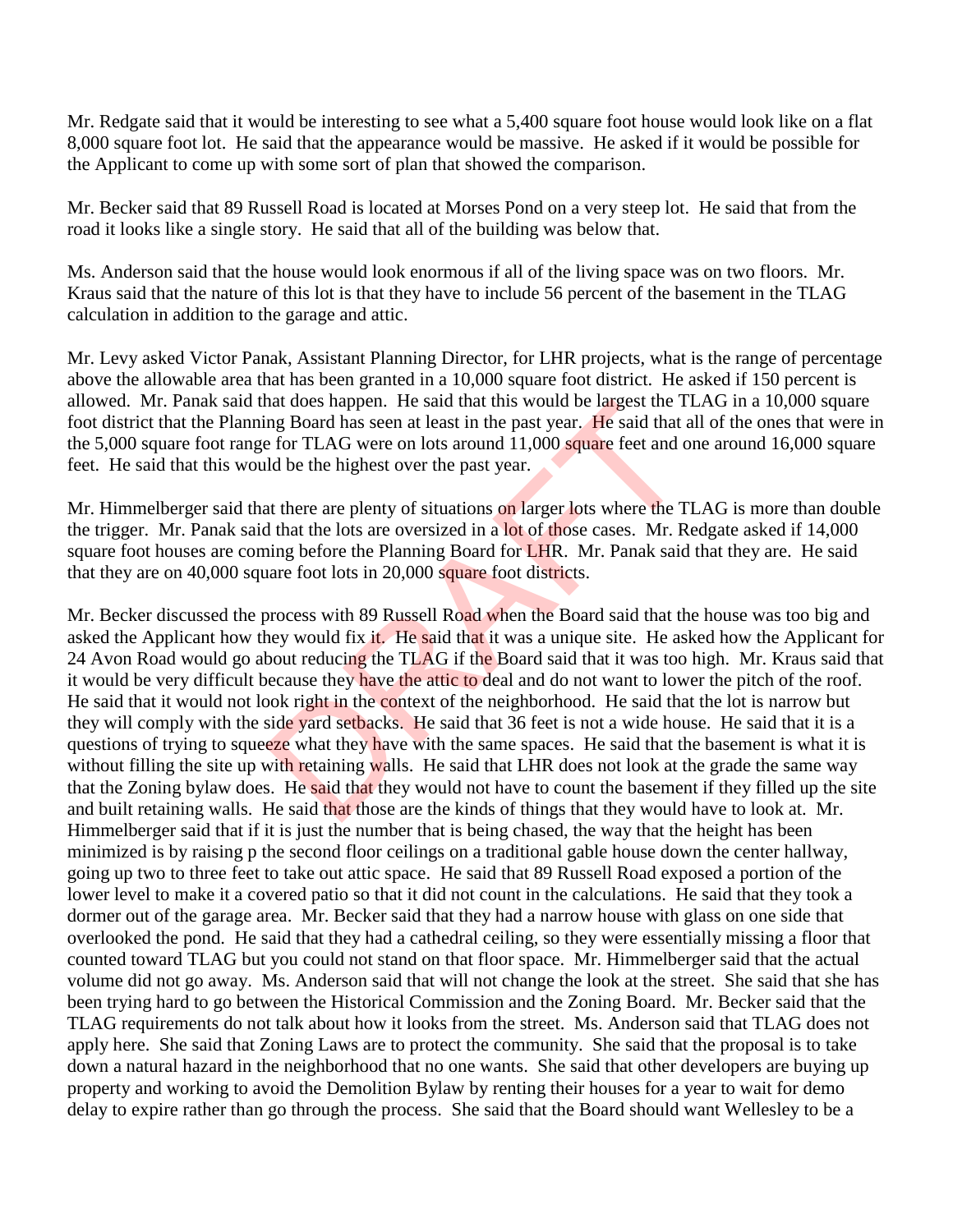town where people come to raise a family. She said that this will not be a sore thumb in the neighborhood. She said that 1,100 square feet will be basement and 600 square feet will be attic. She said that there will be 3,600 of livable square feet. Mr. Levy said that it will be a six to seven bedroom house on an 8,000 square foot lot. Mr. Becker questioned how that would not be considered to be a mcmansion. Mr. Kraus said that the main floors have five bedrooms. Ms. Anderson said that it is not a mcmansion for someone with four children and a mother living with them. She said that it has been specifically designed to fit in with the street and the neighborhood.

Mr. Himmelberger said that mcmansions were built up to 36 feet and had multiple dormers on the third floor. He said that they were overpowering to the street. He said that if they had an issue with height, they built a hill for height from finished grade. He said that the predominant aspect was that people were building ugly large houses that overpower people from the streetscape. He said that the proposed house here will blend in with all of the other homes.

Ms. Anderson said that the elevation makes the difference here. She said that the Board would not approve this house on a flat lot. She said that this will not open the door for everyone to come in with plans for a 5,400 square foot house. She said that it may open the door for people who have a similar elevation change. She said that this is unique because of the elevation change. She said that they are trying to do something that is conforming to both the Zoning Board and the Historical Commission.

Mr. Himmelberger discussed architectural details on the proposed house. He said that the details make this a very attractive home.

Catherine Johnson, Planning Board, said that McAlester's Book of Styles defines mcmansions. She said that mcmansions were typically built in subdivisions and used every bit of available space on the lots. She said that the proposed house has a lot of the same characteristics as mcmansions. She said that it will be a complete use of the allowable volume. She said that there are various architectural details that try to differentiate and give articulation to it but defies the description of whether it will be more detrimental to the neighborhood. She said in terms of volume, it will be very large. elevation makes the difference here. She said that the B<br>e said that this will not open the door for everyone to cor<br>She said that it may open the door for people who have a<br>because of the elevation change. She said that t

Mr. Becker said that if this was smaller, he would not have a problem but this is so far beyond what everything else in the neighborhood is. Mr. Kraus asked if Mr. Becker was concerned about the numbers or the scale. Mr. Becker said that he was concerned about the numbers. He said that other houses in the neighborhood have living areas that are on the order of 2,100 square feet. He said that increasing that by 50 percent, this house is still two to three times bigger than that. Mr. Kraus said that the house that was built across the street is 4,700 square feet. Ms. Anderson said that it is at a much higher elevation. Mr. Kraus said that the TLAG was 3,600 square feet. He said that the attic did not count because it went through the special permit process before the bylaw change. Mr. Becker said that because this is a special permit process, he looks at 3,600 square feet as a guideline, recognizing that TLA is not TLAG and the rules were changed without changing the trigger, so the numbers that are submitted will be bigger than the trigger. He said that he could not remember anything in a 10,000 square foot district that was 5,300 square feet on an 8,000 square foot lot. He said that he was having difficulty getting over the determination that it will not be substantially more detrimental. He said that he understood the argument about the width of the house and how it will look from the street.

Mr. Kraus said that they could make changes to the attic to eliminate that number altogether. He said that they could raise the grade on the side and build retaining walls to get the TLAG down by approximately 25